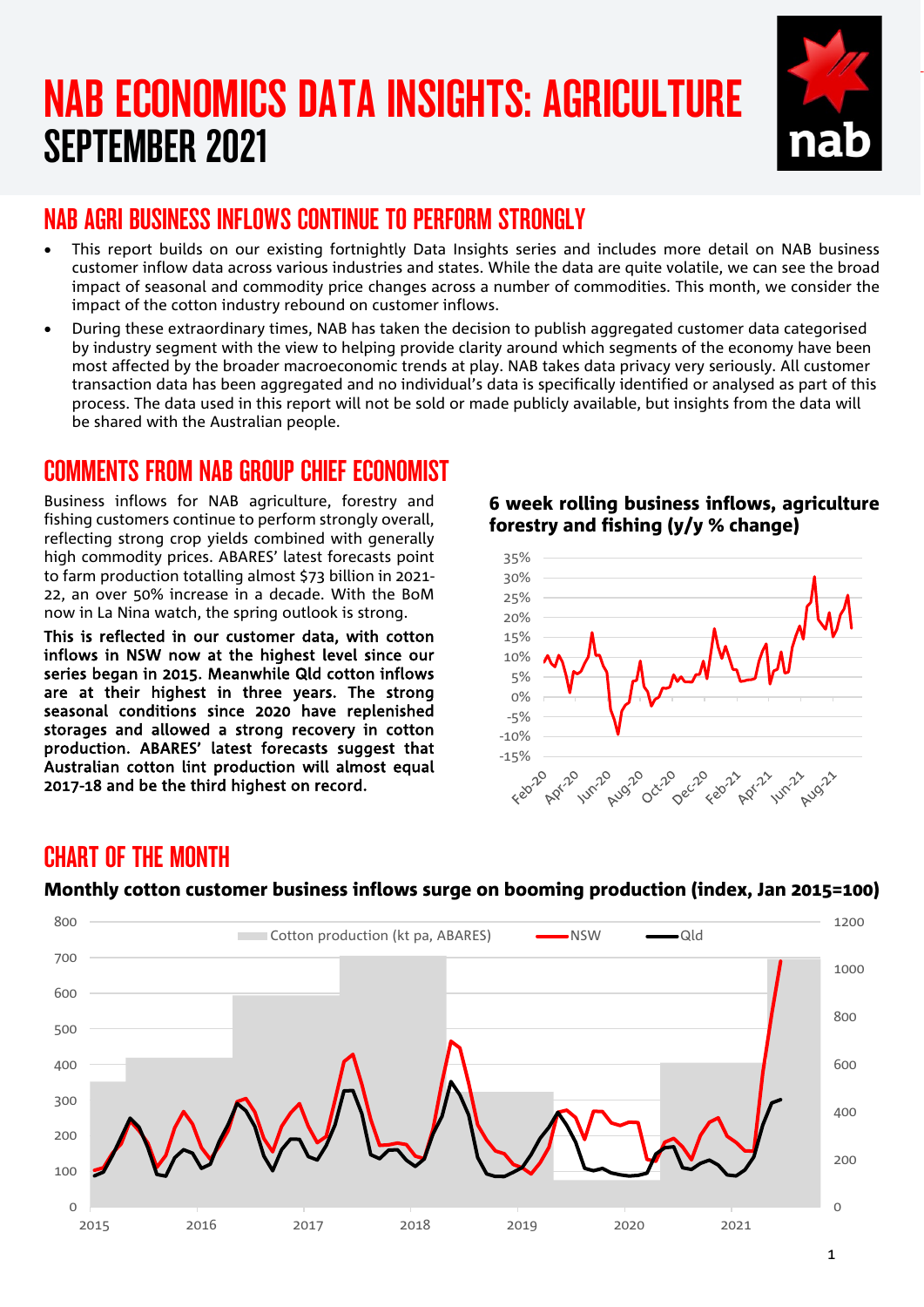## DATA APPENDIX

## SELECTED COMMODITIES BY STATE

### Three month moving average index (Jan 2015 = 100), business inflow per customer

-Grain - Beef cattle - Sheep - Dairy - Cotton - Sugar







### South Australia Tasmania



### Queensland Western Australia





## **Victoria** New South Wales